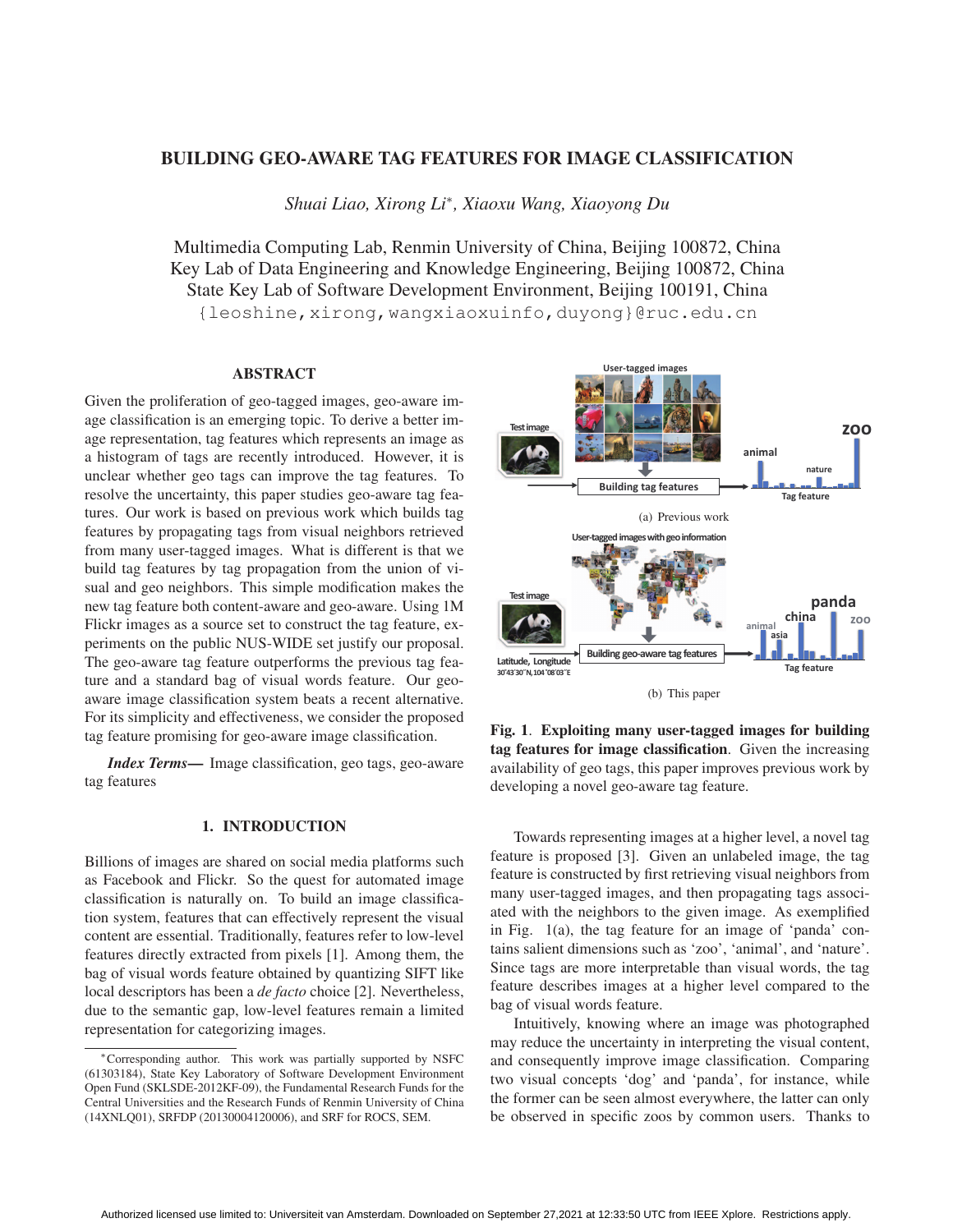the wide use of GPS-enabled camera phones and online geotagging services, geo tags as latitude and longitude become part of image metadata. Moreover, research on automatic geo-tagging is making a good progress [4]. All these make geo tags increasingly available. Joshi and Luo were among the first to build tag features for geo-tagged images [5]. By querying a geographical information system database, they find place entities that are closest to the location of a geotagged image, and merge textual descriptions of these places to form the tag feature. Notice that in the above process the visual content is not taken into account, meaning two distinct images would have similar tag features as long as they are geographically close. As reported in Li *et al.* [6], this tag feature is not comparable to bag of visual words for image classification.

Given the power of tag features for representing an image at a higher level and the potential of geo tags for revealing the image's geo context, we are curious to know *whether geo tags improve tag features*. A desirable tag feature shall be both content-aware and geo-aware. To that end, we propose in this paper the joint use of visual and geo clues for building tag features. To the best of our knowledge, such a study has not been done before. As exemplified in Fig. 1(b), compared to the tag feature built using the visual clue alone, the new tag feature is more discriminative.

## **2. RELATED WORK**

This paper is to develop a semantic representation of geotagged images for image classification, so it is in connection with work on building semantic features and work on utilizing geo tags for image classification. In what follows, we shortly review some representative papers in these two directions.

### **2.1. Building semantic features**

In the context of image retrieval, Rasiwasia *et al.* are probably the first to build a semantic feature as an alternative to lowlevel visual features [7]. The authors construct a semantic space, wherein each dimension corresponds to a specific concept which is associated with a pre-trained visual classifier. For a given image, by classifying it using these classifiers, the authors map the given image into the semantic space. By applying visual concept classifiers to videos, Merler *et al.* build a semantic feature for video event recognition [8]. Different from [7, 8], Wang *et al.* take a nonparametric approach [3], building a tag feature by collecting tags from user-tagged images which are visual neighbors of the given image. In contrast to the fixed concepts, user tags provide a more lively description of images. Furthermore, constructing the tag feature is lightweight as it requires no classifier training. Thus, we opt to develop our solution on the basis of [3].

### **2.2. Geo-aware image classification**

While quite a few papers have been published to exploit geo tags in varied ways, most of them do not consider building geo-aware features for image classification. In the work by Moxley *et al.* [9], for instance, a novel image is automatically annotated by a geo  $k$  nearest neighbor classifier. In that work, geo tags are used to compute the geographical distance between images. Focusing on personal photo albums within the same context in terms of location and date, Cao *et al.* [10] propose a batch-tagging method. They utilize geo tags as a constraint to enforce that photos which are geographically close shall share the same labels. Instead of devising a new geo-based classifier, Li *et al.* build a geo-aware image classification system by combining multiple meta classifiers which are either content-based or geo-based [6]. Qian *et al.* [11] exploit visual, geo, and temporal neighbors for personalized image tagging, without considering tag features. In contrast to [6, 9–11], Joshi and Luo introduce a tag feature by an inverse geo-encoding using a geographical information system [5]. The system contains over 8 million place names all over the world with manually edited descriptions. Given a test image, the authors use its geo tags to localize places nearby, and then combine the descriptions of these places to form the tag feature. As discussed in Section 1, this tag feature fully ignores the visual content. By contrast, we will build a tag feature that is both content-aware and geo-aware.

### **3. OUR APPROACH**

By exploiting many user-tagged images and associated geographical information, we aim to build a geo-aware tag feature for better image classification. For the ease of consistent description, we introduce the following notations. Let  $x$  be a specific image, which is associated with geo tags showing the location where the image was taken. We use  $t$  to denote a tag, and  $V = \{t_1, \ldots, t_m\}$  as a vocabulary of m tags. Representing the image by these tags results in a tag feature of  $m$ dimensions, denoted as  $T(x)$ . We will build classifiers upon the tag feature. In order to construct a geo-aware version of  $T(x)$ , we need many images which contain both user tags and geo tags. We term such a set of images as a source set  $S$ .

Next, we present our approach to the geo-aware tag feature in Section 3.1, and its use for image classification in Section  $3.2<sub>1</sub>$ 

## **3.1. Building tag features by tag propagation**

As we have noted in Section 1, for a given image, previous work constructs a tag feature by propagating tags from the image's visual neighbors [3], without taking the geo information into account. So a straightforward alternative is to replace the visual neighbors by the geo neighbors. However, for a considerable amount of images, the sparseness of their geo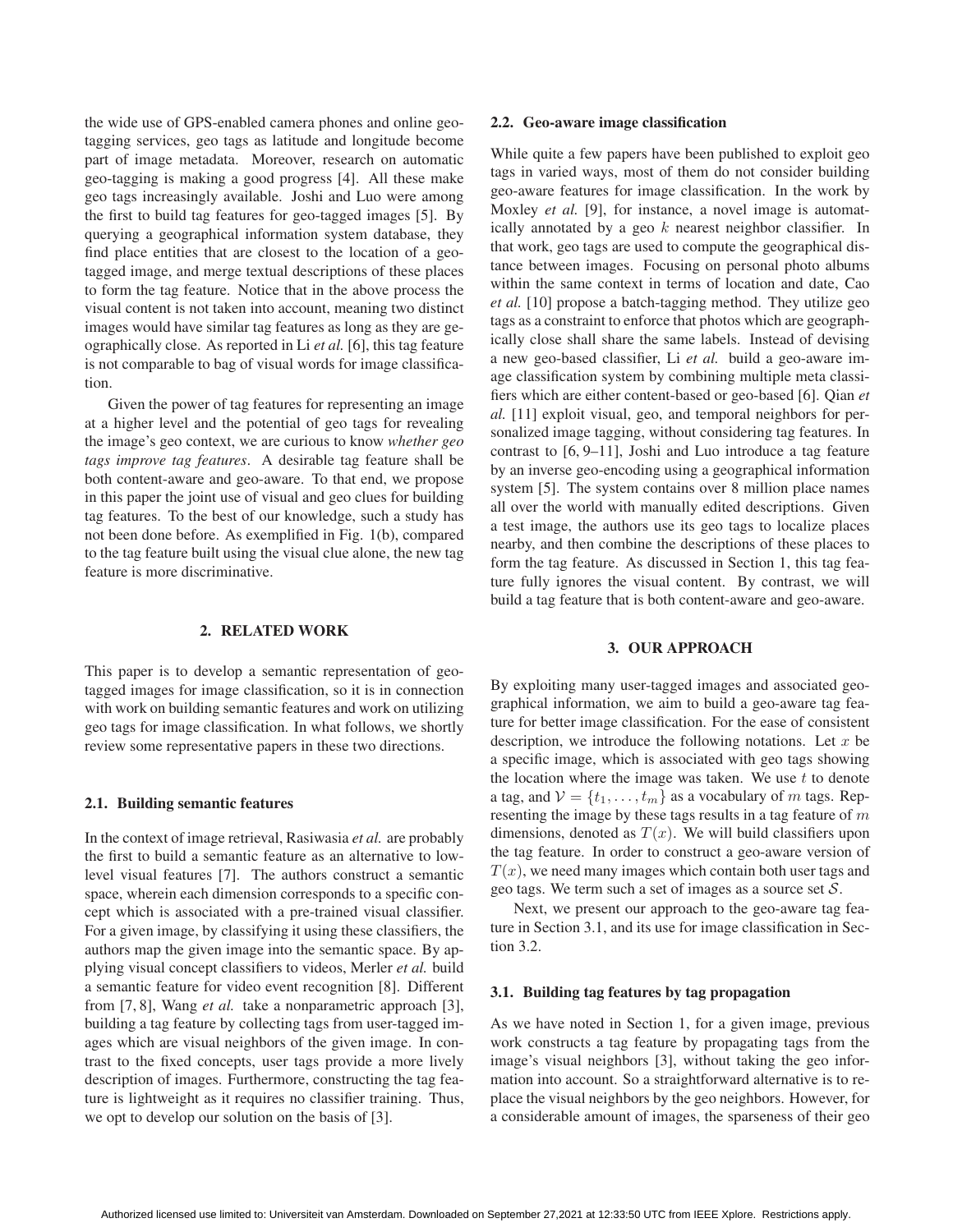

**Fig. 2**. **A conceptual illustration of the two proposed strategies for building geo-aware tag features**: (a) Tag propagation from geo neighbors, and (b) Tag propagation from both visual neighbors and geo neighbors.

neighbors may result in suboptimal tag features. In that regard, we investigate the following two strategies for building tag features, that is, 1) tag propagation from geo neighbors, and 2) tag propagation from visual/geo joint neighbors.

**Strategy 1: Tag propagation from geo neighbors**. Given an image  $x$ , we first retrieve its  $k$  nearest geo neighbors from the source set  $S$  in terms of the geographical distance. For each tag  $t \in V$ , we count the number of the geo neighbors labeled with  $t$ . As illustrated in Fig. 2(a), the resultant tag histogram, after  $l_1$  normalization, forms the tag feature. We use  $T_{gnn}(x)$  to indicate the tag feature generated from the geo neighbors.

**Strategy 2: Tag propagation from visual/geo neighbors**. Different from the strategy I, we retrieve from S both the  $k$  geo neighbors and another set of  $k$  neighbors measured in terms of a visual distance. We use a standard bag of visual words feature for computing the visual distance. As shown in Fig. 2(b), we extract the tag feature in a manner similar to the first strategy, but from the union of visual and geo neighbors. We denote this new variant of the tag feature as  $T_{vnn\cup qnn}(x)$ .

# **3.2. Combining textual and visual classifiers**

Given the two tag features, namely  $T_{gnn}$  and  $T_{vnn\cup gnn}$ , we build textual classifiers for classifying unlabeled and unseen images. In particular, we adopt the Fast Intersection Kernel SVMs (FikSVMs) proposed by Maji *et al.* [12] for its good performance and high efficiency. By computing the decision function via linear interpolation on a fixed array of precomputed points, FikSVMs makes its prediction complexity irrelevant with respect to the number of support vectors. Similarly, we use FikSVMs to build visual classifiers based on the bag of visual words feature.

The textual and visual classifiers, working in distinct feature spaces, are compelmentary to each other to some extent. So we combine them to form the final classification system. On combining heterogeneous classifiers, a recent study by Li *et al.* [6] shows that linear combination with the combination weights optimized by coordinate ascent is effective. By optimizing one weight per time, coordinate ascent is able to effectively maximize non-differentiable performance metrics, e.g., the popular average precision. We thus follow this good practice to combine the textual and visual classifiers.

## **4. EXPERIMENTAL SETUP**

### **4.1. Data sets**

*Source set.* As an instantiation of the source set  $S$ , we use one million Flickr images collected by [6]. All the images are geo-tagged, associated with latitude and longitude. Covering photos taken in over 100 countries by 145K distinct users, the source set is quite diverse.

*Ground-truth data*. We use the geo-tagged part of the popular NUS-WIDE set [13], resulting in a training set of 41,173 images and a test set of 27,401 images. We make a random partition of the training set, where 70% of the data is used for training classifiers, and the remaining 30% is used for optimizing the combination of textual and visual classifiers. Ignoring rare concepts (with less than 10 positive examples), we test on 75 concepts covering an array of objects, scenes, and events such as 'whale', 'valley', and 'protest'.

### **4.2. Experiments**

In order to answer the question of whether geo tags improve tag features, we conduct the following two experiments.

*Experiment 1: Do geo tags help when using the tag feature alone?* In this experiment, we build image classifiers using the tag features alone. Following the notation in Section 3, we use  $T_{qnn}$  and  $T_{vnn\cup qnn}$  to indicate the classifiers built on the two geo-aware tag features, respectively. In a similar style, we use  $T_{vnn}$  to indicate the classifier built on the previous tag feature [3]. A comparison between  $T_{vnn}$ ,  $T_{gnn}$ , and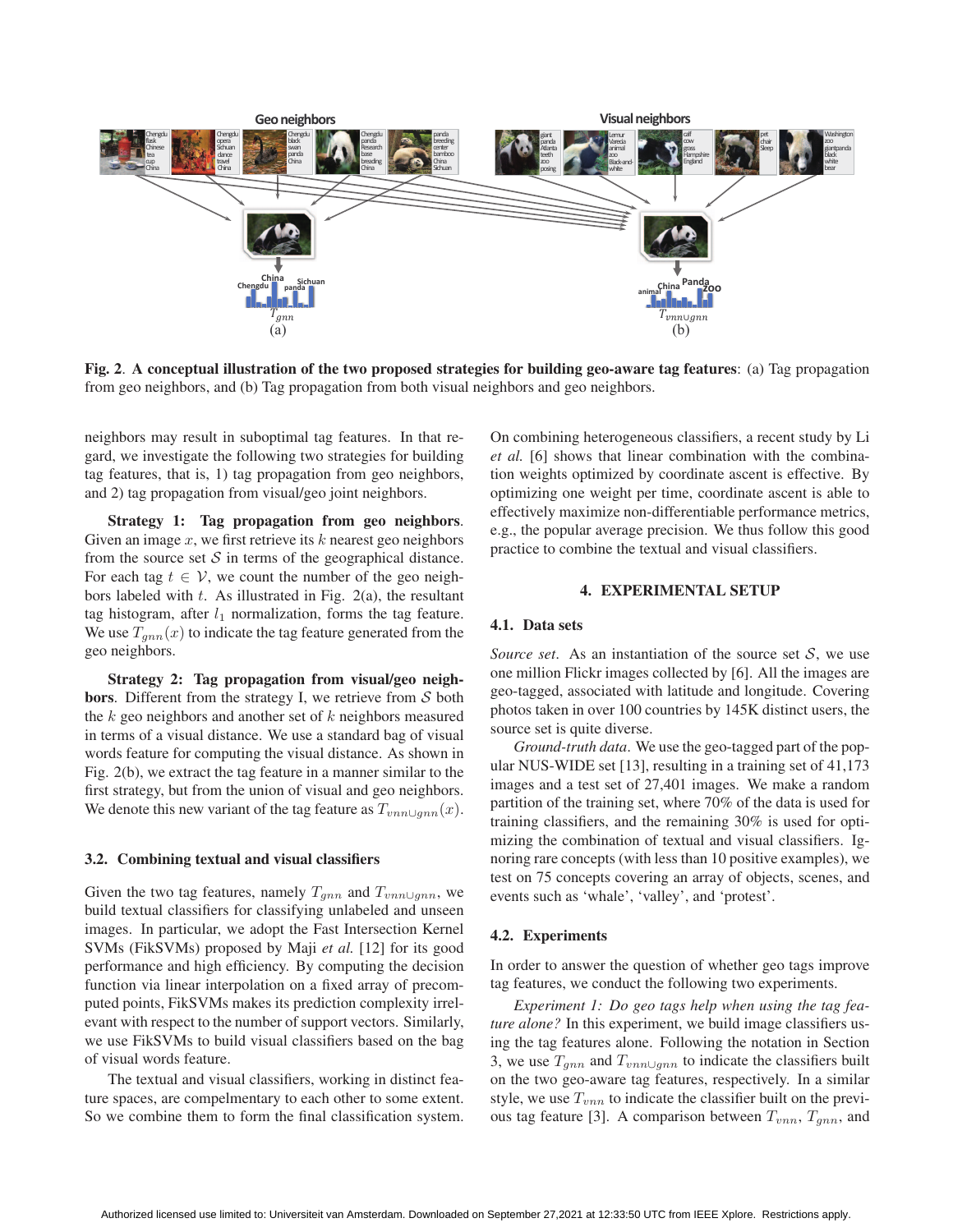$T_{vnn\cup qnn}$  will show which tag feature is the best, and consequently allow us to justify if geo tags help for classification only using the tag feature.

For fair comparisons, whenever applicable we make sure that the three tag features share the same input and parameters. As an instantiation of  $V$ , we construct a common tag vocabulary consisting of the top 2,000 most frequent tags in the source set, but with standard stop words, camera brands, digital numbers excluded beforehand. So the dimensionality of the tag features  $m$  is 2,000. We empirically set the number of visual/geo neighbors k to 150. For each concept and for each tag feature, we train a FikSVMs classifier using the software of [14], obtaining  $75 \times 3 = 225$  classifiers in total.

*Experiment 2: Do geo tags help when combining the texutal and visual features?* As mentioned in Section 3.2, the combination of image classifiers built on the tag and visual features yields the best performance. In this experiment, we investigate whether geo tags also help in such a combination scenario. To that end, we build visual classifiers based on bag of visual words features. For each image, we employ the color descriptor software [2] to extract many SIFT descriptors by dense sampling. With the descriptors quantized by a precomputed codebook of 1,204 visual words, the image is represented by a 1,024-dim bag of visual words feature. Note that we also use this feature and the  $l_1$  distance to find visual neighbors for constructing the tag features.

In experiment 2, we implement the following systems:

1)  $Visual: Using the bag of visual words feature,$ 

2) Visual +  $T_{vnn}$ : Combining the visual classifier and the textual classifier built upon  $T_{vnn}$  [3],

3)  $Visual + geoknn$ : Combining the visual classifier and a geo KNN classifier [6],

4) *GeoVisualKNN*: A KNN classifier exploits both visual and geo neighbors<sup>1</sup> [11],

5) Visual +  $T_{vnn\cup qnn}$  (this work): Combining the visual classifier and the textual classifier built upon  $T_{vnn\cup gnn}$ .

Note that we let the three combined systems use the same visual classifiers, and the weights optimized by the same technology on the validation set. This setting allows us to properly verify the effectiveness of the proposed geo-aware tag feature.

*Evaluation criteria*. We report Average Precision (AP) per concept, and mean Average Precision (mAP) to measure the overall performance.

### **5. RESULTS**

# **5.1. Experiment 1: Do geo tags help when using the tag feature alone?**

As shown in Table 1, the proposed geo-aware tag feature  $T_{vnn\cup qnn}$  is the best, scoring an mAP of 0.271. In contrast, the standard tag feature  $T_{vnn}$  has a lower mAP of 0.159.

**Table 1**. **Feature-level comparison**.

| <b>Feature</b>     | Method                                    | mAP   |
|--------------------|-------------------------------------------|-------|
| $T_{vnn}$          | Tag propagation from visual neighbors [3] | 0.159 |
| $T_{gnn}$          | Tag propagation from geo neighbors        | 0.138 |
| $T_{vnn \cup gnn}$ | Tag propagation from visual/geo neighbors | 0.271 |
|                    |                                           |       |

The result also shows that building tag features using geo neighbors alone is not good:  $T_{gnn}$  with an mAP of 0.138 is worse than  $T_{vnn}$ . The effectiveness of  $T_{ann}$  mainly depends on the quality of the 150 geo neighbors. The more distant a neighbor is found, the less likely that the neighbor's tags are useful to describe the test image. For a better understanding of the relatively low performance of  $T_{gnn}$ , for each test image we analyze how its geo neighbors are geographically distributed. As shown in Fig. 3, for only 20% of the test images, their 150 geo neighbors are found within a radius of one kilometer. For over 50% of the test images, their 150 geo neighbors cannot be fully retrieved within a radius of ten kilometers. The lack of reliable geo neighbors affects the effectiveness of  $T_{qnn}$ . Therefore, the joint use of both visual and geo neighbors is essential for building a good tag feature.

One might argue that the superior performance of  $T_{vnn\cup gnn}$  is due to the double use of the neighbors. Compared to  $T_{vnn}$  using k neighbors,  $T_{vnn\cup gnn}$  employs  $2 \times k$ neighbors in theory. So for a more comprehensive comparison, we report the performance given different values of k. As shown in Fig. 4,  $T_{vnn\cup qnn}$  beats  $T_{vnn}$  under different values of  $k$ . Also we observe that the tag features are robust with respect to the choice of k.

On the base of the above results, we conclude that geo tags are helpful for building an effective tag feature.

## **5.2. Experiment 2: Do geo tags help when combining the texutal and visual features?**

As shown in the Table 2, the system  $Visual + T_{vm} \cup$ which combines visual classifiers and textual classifiers built upon  $T_{vnn\cup qnn}$  is the top performer, reaching the highest mAP of 0.325. The experimental result also confirms some findings from previous studies. That is, i) exploiting geo tags  $(V isual + geoknn)$  improves image classification  $(V isual)$ [6], and ii) adding tag features ( $Visual+T_{vnn}$ ) improves image classification ( $Visual$ ) [3]. As the systems with SVMs classifiers leverage the NUS-WIDE training set, they outperform the *GeoVisualKNN* system [11] which directly use neighbors retrieved from the source set. Furthermore, we find that the proposed geo-ware tag feature  $T_{vnn\cup gnn}$  surpasses the bag of visual words feature *V* isual (0.271 versus 0.226).

As shown in Fig. 5, for 42 out of the 75 concepts,  $Visual + T_{vnn} \cup_{gnn}$  improves over  $Visual + T_{vnn}$  with an absolute gain larger than 0.05. Sorting the concepts in descending order by the absolute improvement, we observe that

<sup>&</sup>lt;sup>1</sup>Unlike the other systems, [11] does not utilize the training set of NUS-WIDE.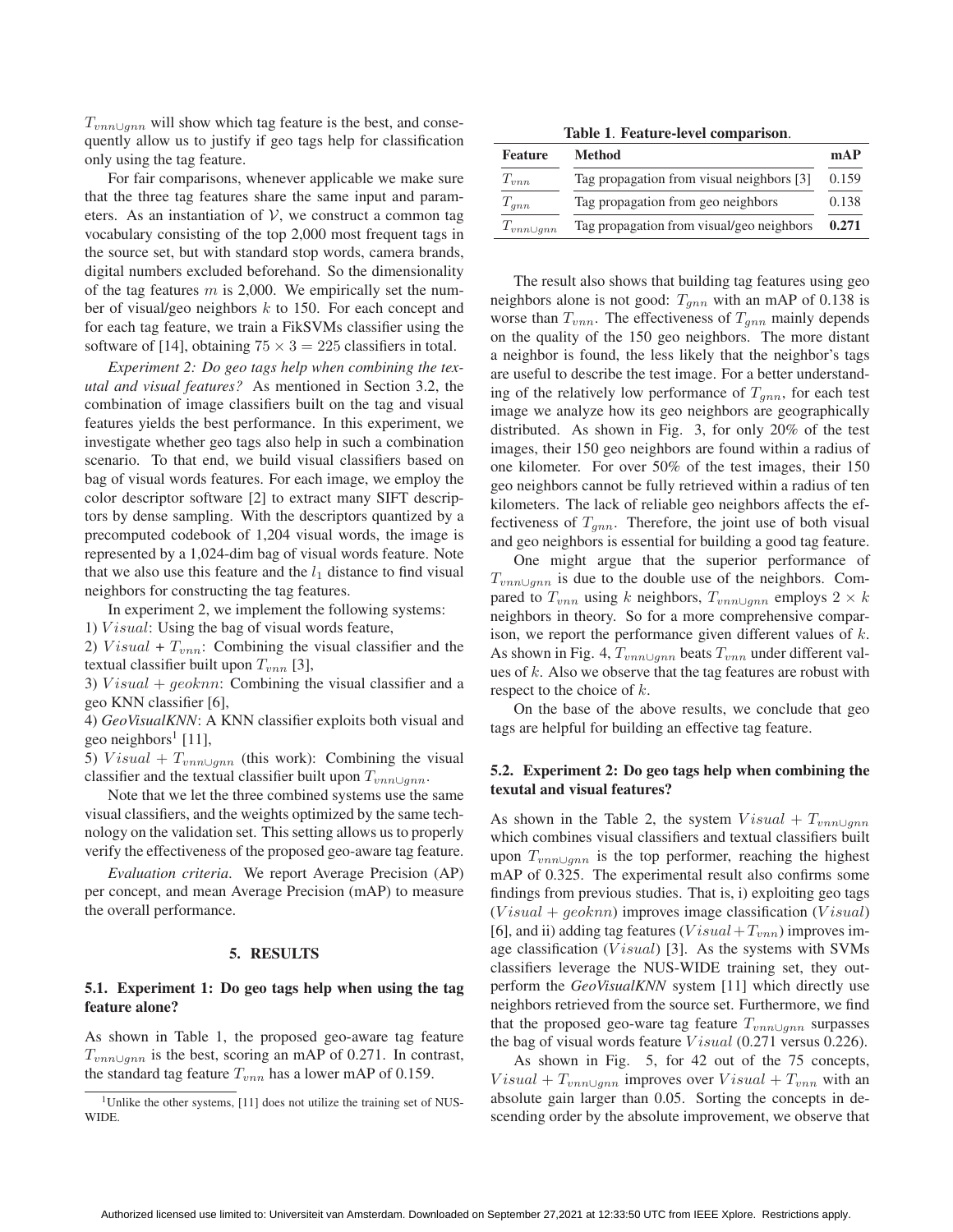**Table 2**. **System-level comparison**.

| <b>System</b>                           | mAP   |
|-----------------------------------------|-------|
| GeoVisualKNN [11]                       | 0.113 |
| Visual                                  | 0.226 |
| $Visual + qeoknn$ [6]                   | 0.251 |
| $Visual + T_{vnn}$ [3]                  | 0.236 |
| $Visual + T_{vnn \cup qnn}$ (this work) | 0.325 |

the top five ranked concepts are 'whale', 'horse', 'bear', 'temple', and 'coral', while the bottom five ranked concepts are 'sky', 'moon', 'cloud', 'toy', and 'garden'. The occurrence of the top ranked concepts is much geographically dependent than the bottom ranked concepts. The results suggest that the proposed tag feature is aware of an image's geo context.

# **5.3. Examples**

For a more intuitive understanding of the geo-aware tag feature, we visualize in Fig. 6 the accumulated difference between the two tag features  $T_{vnn\cup qnn}(x)$  and  $T_{vnn}(x)$  of all the positive examples of a specific concept. For a better view, we only show tags that correspond to the largest difference values. As shown in Fig. 6(a), for concept 'airplane', related tags such as 'airport', 'airplane', and 'boeing' are enhanced in  $T_{vnn\cup gnn}(x)$ . As the tag features are  $l_1$  normalized, the increase of a specific tag in the retrieved neighbors will decrease the values of other tags. A tag gets a negative difference score means its value in the geo-aware feature is smaller than its counterpart in  $T_{vnn}$ , and consequently this dimension becomes less important for classification. Similar results are observed in Fig.  $6(b)$  and Fig.  $6(c)$ , where tags such as 'alaska' and 'zoo' are strengthened for concept 'bear', and 'india' for concept 'temple'. Moreover, unwanted tags propagated from semantically irrelevant visual neighbors such as 'bird' and 'dog' are suppressed for concept 'airplane' and 'bear', respectively. These qualitative results again show the effectiveness of the proposed geo-aware tag feature for representing images at a higher level.

#### **6. CONCLUSIONS**

For classifying the ever-growing amounts of geo-tagged images, we proposed in this paper a *geo-aware* tag feature. This feature is extracted by exploiting many online images associated with both user tags and geo tags. Different from the existing tag feature obtained by tag propagation from visual neighbors, the new tag feature is built by tag propagation from the union of visual and geo neighbors. This small revision, however, leads to a powerful feature for geo-aware image classification. Using one million Flickr images as a source set, two experiments on the public NUS-WIDE data support the following conclusions. While geo tags are help-



**Fig. 3**. **Percentage of the test images whose 150 geo neighbors can be fully retrieved within a given distance**. For more than 50% of the test images, their geo neighbors are not fully covered within a radius of 10 kilometers.



**Fig. 4**. **The influence of the number of neighbors** k **on the effectiveness of the tag features**. While both  $T_{vnn}$  and  $T_{vnn\cup qnn}$  are robust with respect to the choice of k,  $T_{vnn\cup qnn}$ outperforms  $T_{vnn}$  under different settings of k.

ful for building tag features, we find that using geo neighbors alone is problematic due to their sparseness. Propagating tags from both visual and geo neighbors yields the best tag feature. With an mAP of 0.271, the proposed tag feature outperforms the existing tag feature (mAP of 0.159) and a standard bag of visual words feature (mAP of 0.226). The tag feature also works well when used in combination with bag of visual words. With an mAP of 0.325, the combined system beats its counterpart that uses the previous tag feature (mAP of 0.236) and a recent geo-aware image classification system (mAP of 0.251). The geo-aware tag feature is simple and effective, making it attractive for classifying geo-tagged images.

# **7. REFERENCES**

- [1] R. Datta, D. Joshi, J. Li, and J. Wang, "Image retrieval: Ideas, influences, and trends of the new age," *ACM Computing Survey*, 2008.
- [2] K. van de Sande, T. Gevers, and C. Snoek, "Evaluat-